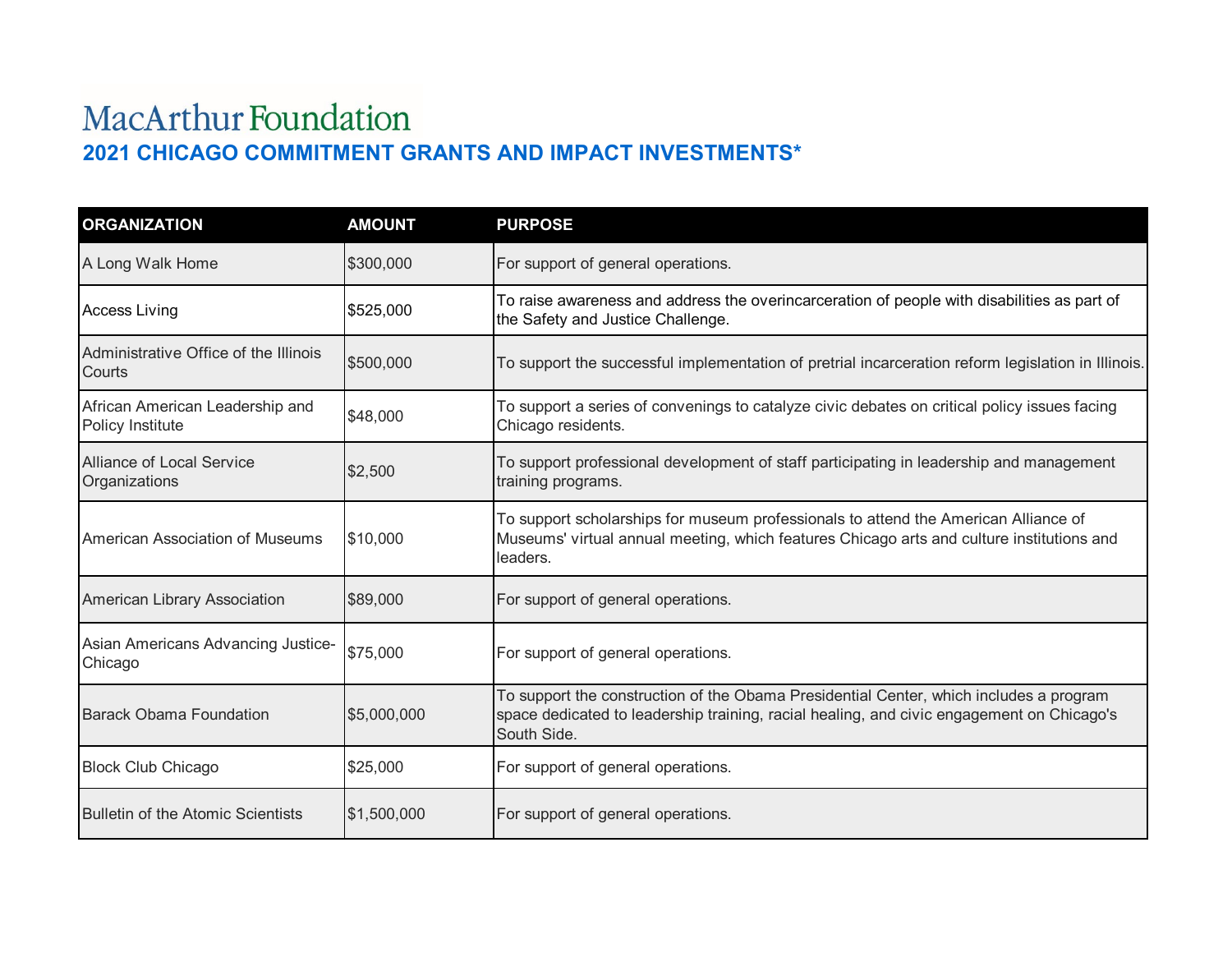| <b>ORGANIZATION</b>                                                   | <b>AMOUNT</b> | <b>PURPOSE</b>                                                                                                                                                                                                  |
|-----------------------------------------------------------------------|---------------|-----------------------------------------------------------------------------------------------------------------------------------------------------------------------------------------------------------------|
| Business and Professional People for \$725,000<br>the Public Interest |               | To advance police accountability efforts and justice reform in Illinois as part of the Safety and<br>Justice Challenge.                                                                                         |
| Center for Neighborhood Technology \$300,000                          |               | For community economic development infrastructure support.                                                                                                                                                      |
| Center for Neighborhood Technology \$2,500                            |               | For professional development to support the staff of the Center for Neighborhood Technology<br>to participate in a Trauma-Informed Care certification course.                                                   |
| <b>ChiArts Foundation</b>                                             | \$225,000     | For support of general operations.                                                                                                                                                                              |
| Chicago Architecture Foundation                                       | \$2,500       | To support professional development opportunities for staff to pursue architecture<br>certification.                                                                                                            |
| Chicago Children's Advocacy Center                                    | \$500,000     | For support of general operations.                                                                                                                                                                              |
| Chicago Children's Choir                                              | \$2,500       | To support professional development opportunities for staff to pursue courses in Human<br>Services.                                                                                                             |
| Chicago Children's Theatre                                            | \$10,000      | To support Once Upon Our Time Capsule.                                                                                                                                                                          |
| <b>Chicago Community Foundation</b>                                   | \$400,000     | To support Elevated Chicago.                                                                                                                                                                                    |
| <b>Chicago Community Foundation</b>                                   | \$150,000     | To support the Pathways Initiative.                                                                                                                                                                             |
| <b>Chicago Community Foundation</b>                                   | \$150,000     | To support Truth, Racial Healing, and Transformation Greater Chicago.                                                                                                                                           |
| <b>Chicago Community Foundation</b>                                   | \$250,000     | To support the Fund for Equitable Business Growth, which seeks to advance equity and<br>opportunity for small businesses in the Chicago region, with a particular emphasis on<br>entrepreneurs of color.        |
| <b>Chicago Community Foundation</b>                                   | \$2,600,000   | To support violence reduction programs of the Partnership for Safe and Peaceful<br>Communities, including community-based street outreach services, jobs, and cognitive<br>behavioral therapy for participants. |
| <b>Chicago Community Foundation</b>                                   | \$200,000     | To support place-based strategies of the Partnership for Safe and Peaceful Communities.                                                                                                                         |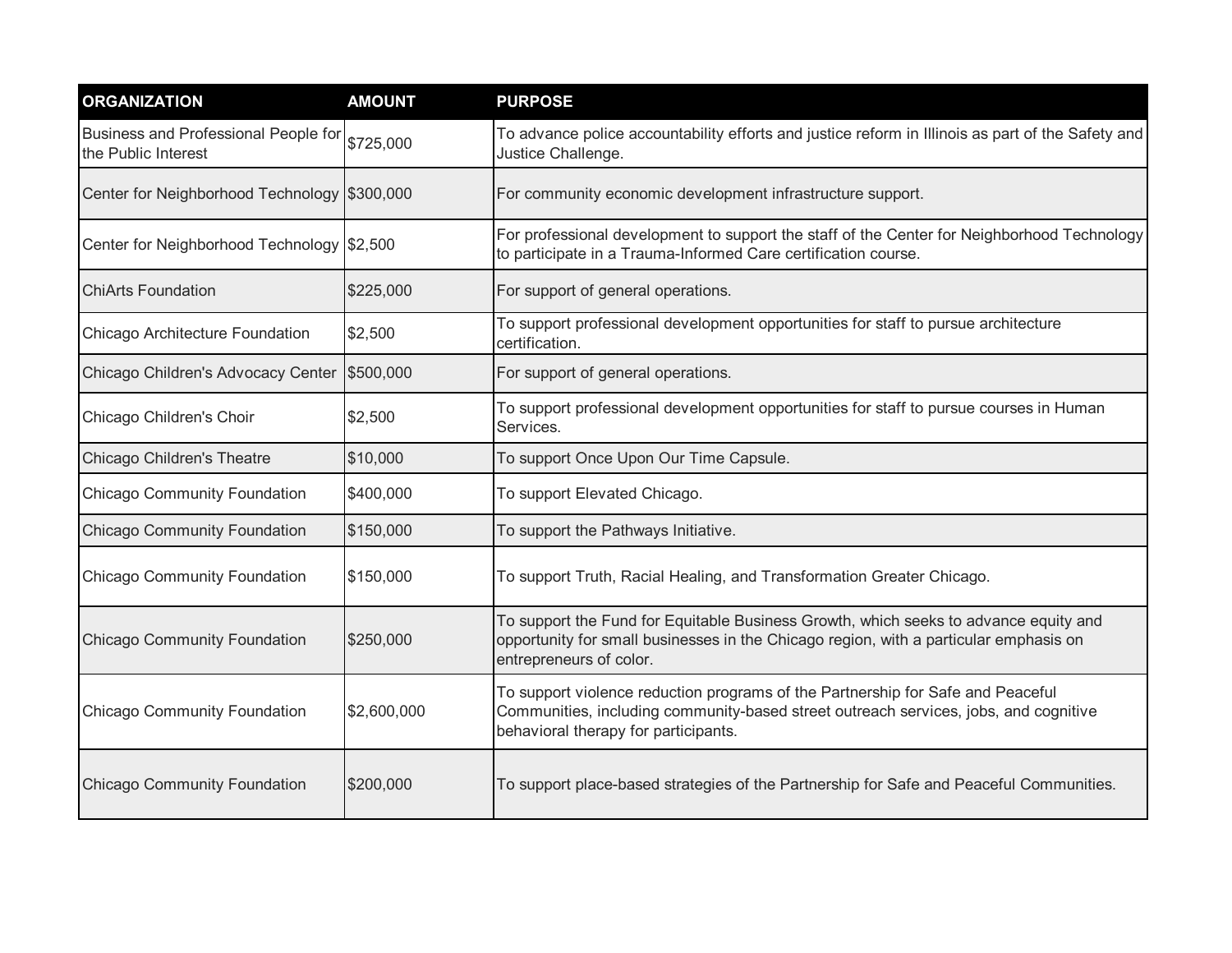| <b>ORGANIZATION</b>                         | <b>AMOUNT</b> | <b>PURPOSE</b>                                                                                                                                                                                                          |
|---------------------------------------------|---------------|-------------------------------------------------------------------------------------------------------------------------------------------------------------------------------------------------------------------------|
| <b>Chicago Community Foundation</b>         | \$200,000     | To support the Grassroots Alliance for Police Accountability, a coalition of community<br>organizations committed to transforming the relationship between the Chicago Police<br>Department and the city's communities. |
| Chicago Community Loan Fund                 | \$100,000     | To support its work leading the Chicagoland Opportunity Zones Consortium.                                                                                                                                               |
| <b>Chicago Community Trust</b>              | \$250,000     | To support the Truth, Racial Healing, and Transformation Greater Chicago Endowment Fund.                                                                                                                                |
| <b>Chicago Community Trust</b>              | \$2,500       | To support professional development opportunities for the staff of Truth, Racial Healing, and<br>Transformation.                                                                                                        |
| Chicago Metropolitan Agency for<br>Planning | \$300,000     | For community economic development infrastructure support.                                                                                                                                                              |
| Chicago Neighborhood Initiatives            | \$250,000     | To support place-based community economic development in the Roseland neighborhood of<br>Chicago.                                                                                                                       |
| Chicago Public Media                        | \$125,000     | To support collaboration between WBEZ and Vocalo.                                                                                                                                                                       |
| Chicago Public Media                        | \$150,000     | For support of general operations.                                                                                                                                                                                      |
| Chicago State Foundation                    | \$25,000      | To support public convenings to develop a place-based plan for the East 95th Street corridor<br>in the Roseland neighborhood of Chicago.                                                                                |
| Chicago United for Equity (CUE)             | \$2,500       | To support professional development for staff training in database management.                                                                                                                                          |
| Chicago United for Equity (CUE)             | \$150,000     | To support the CUE Equity Fellowship and Senior Fellowship leadership development<br>programs.                                                                                                                          |
| Chicago Urban League                        | \$225,000     | To support its IMPACT Leadership Development Program.                                                                                                                                                                   |
| <b>Children First Fund</b>                  | \$2,400       | To support professional development opportunities for staff to participate in racial equity<br>workshops.                                                                                                               |
| <b>Chinese American Service League</b>      | \$325,000     | For support of general operations.                                                                                                                                                                                      |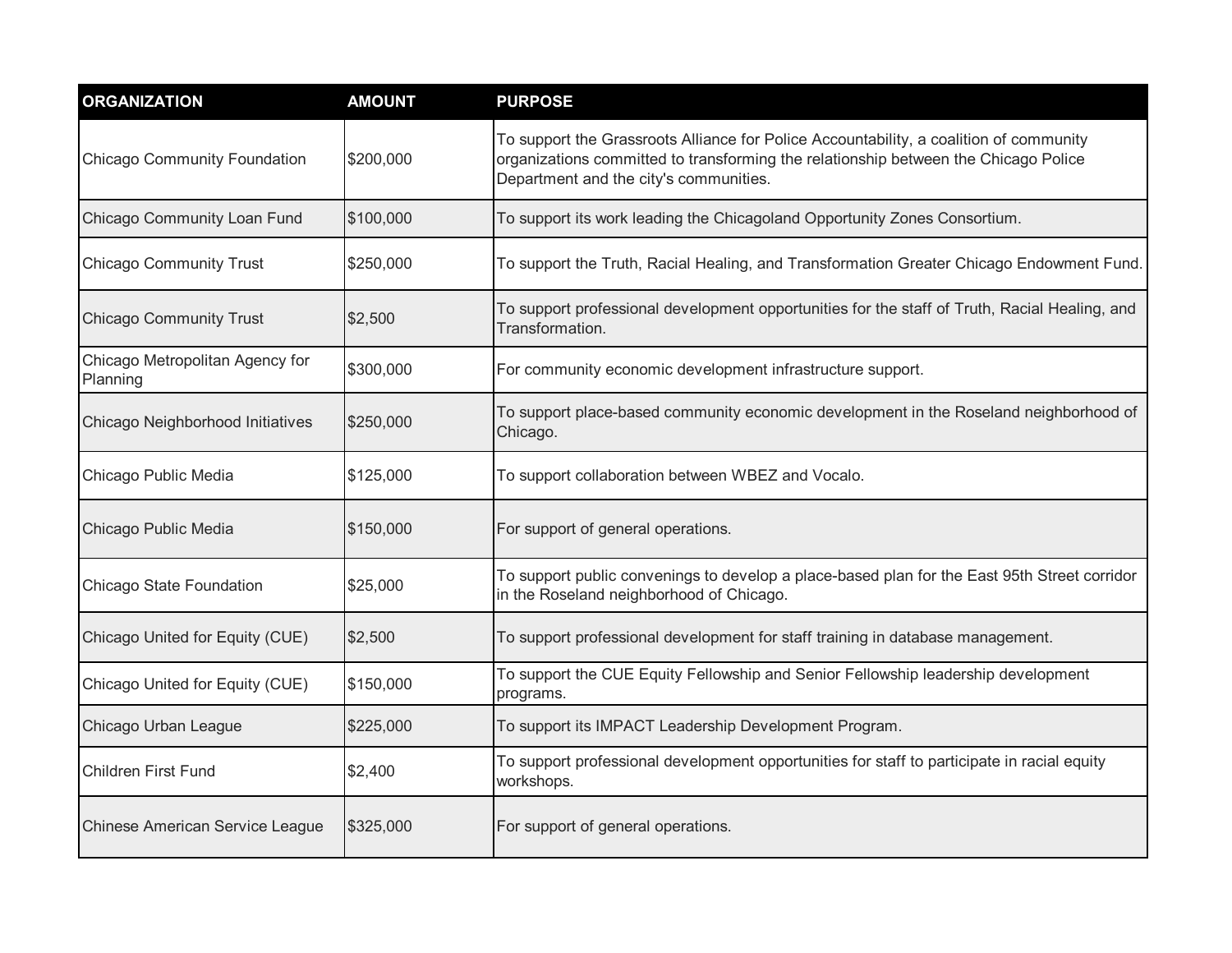| <b>ORGANIZATION</b>                                            | <b>AMOUNT</b> | <b>PURPOSE</b>                                                                                                                                                    |
|----------------------------------------------------------------|---------------|-------------------------------------------------------------------------------------------------------------------------------------------------------------------|
| <b>City Year</b>                                               | \$10,000      | To support a series of events to identify local resources and plan civic projects in conjunction<br>with community-based organizations.                           |
| <b>Civic Consulting Alliance</b>                               | \$250,000     | For support of general operations.                                                                                                                                |
| Corporation for Supportive Housing                             | \$27,120      | To support the creation of a coordinated reentry system for people leaving prisons in Illinois.                                                                   |
| <b>Crossroads Fund</b>                                         | \$20,000      | To support the Chicago Independent Media Alliance annual joint campaign.                                                                                          |
| <b>Crossroads Fund</b>                                         | \$1,500,000   | To support the Chicago Racial Justice Pooled Fund.                                                                                                                |
| <b>Crossroads Fund</b>                                         | \$450,000     | To support Cultivate, a leadership program for women of color, and the Capacity Building<br>Initiative.                                                           |
| <b>DePaul University</b>                                       | \$320,000     | To support scholarship opportunities for displaced Afghan female students.                                                                                        |
| DePaul University, The Institute for<br><b>Housing Studies</b> | \$300,000     | For community economic development infrastructure support.                                                                                                        |
| <b>Disability Lead</b>                                         | \$225,000     | To support leadership advancement programs for individuals with disabilities.                                                                                     |
| Economic Strategies Development<br>Corporation                 | \$25,000      | To support financial management and evaluation consulting.                                                                                                        |
| <b>Elastic Arts Foundation</b>                                 | \$5,000       | To support a virtual reunion of an improvised music exchange between Mexico City and<br>Chicago, originally supported through the International Connections Fund. |
| Endeleo Institute                                              | \$500,000     | To support place-based community economic development in the Washington Heights<br>neighborhood of Chicago.                                                       |
| Enlace Chicago                                                 | \$500,000     | To support place-based community economic development in the Little Village neighborhood<br>of Chicago.                                                           |
| <b>Environmental Law and Policy</b><br>Center of the Midwest   | \$3,000,000   | For support of general operations.                                                                                                                                |
| <b>Field Foundation of Illinois</b>                            | \$2,100,000   | To support the Leaders for a New Chicago Award program.                                                                                                           |
| Free Spirit Media                                              | \$150,000     | For support of general operations.                                                                                                                                |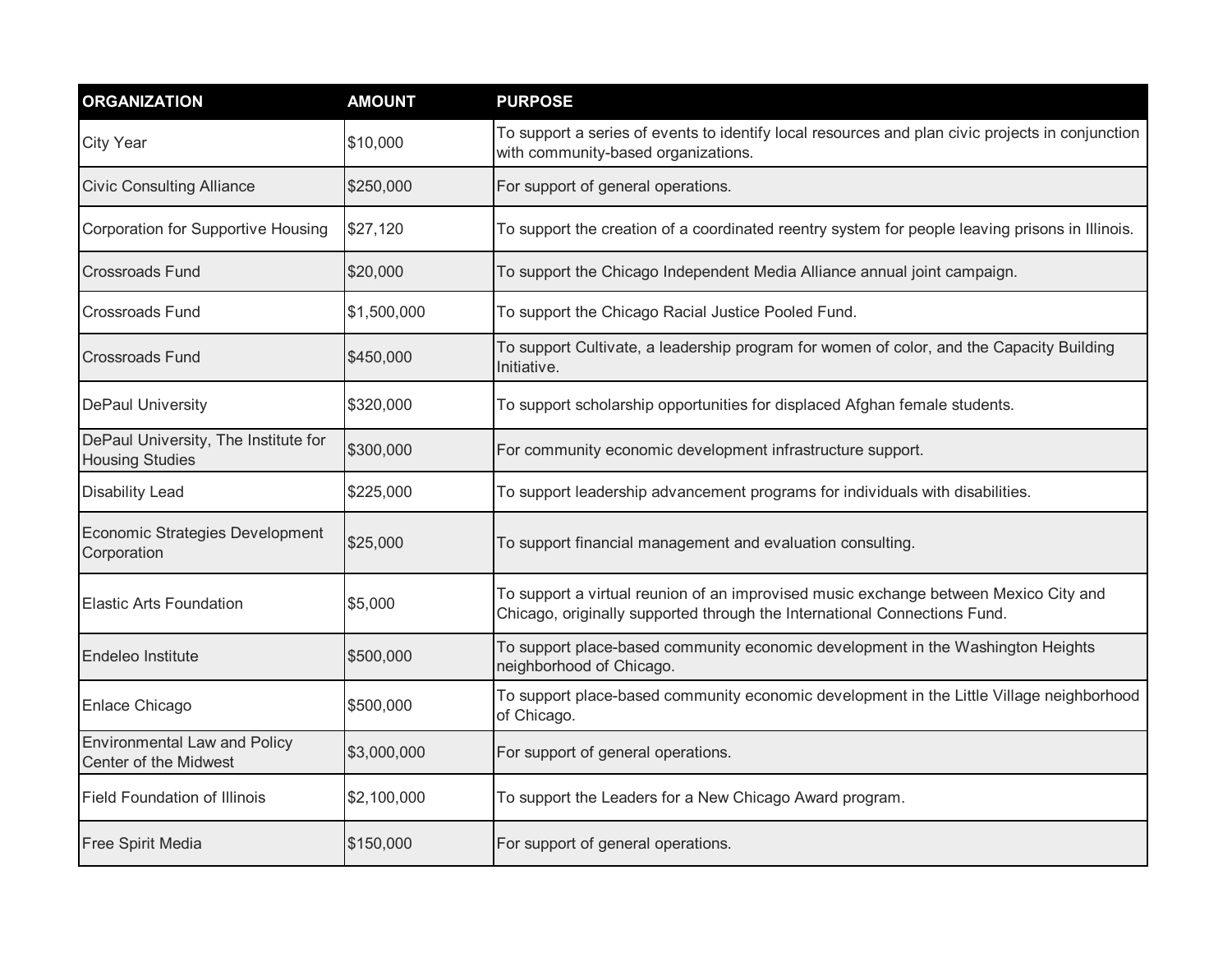| <b>ORGANIZATION</b>                                             | <b>AMOUNT</b> | <b>PURPOSE</b>                                                                                                                                                        |
|-----------------------------------------------------------------|---------------|-----------------------------------------------------------------------------------------------------------------------------------------------------------------------|
| FSG, Inc.                                                       | \$10,000      | To support the Collective Impact Forum 2021.                                                                                                                          |
| German Marshall Fund of the United<br><b>States</b>             | \$120,000     | To support an exchange between Chicago and Turin, Italy to explore how to reduce<br>segregation in both cities.                                                       |
| <b>Goodman Theatre</b>                                          | \$2,500       | To support professional development opportunities for staff to participate in a certificate<br>program in diversity and inclusion.                                    |
| <b>Greater Auburn Gresham</b><br><b>Development Corporation</b> | \$500,000     | To support place-based community economic development in the Auburn Gresham and<br>adjacent neighborhoods of Chicago.                                                 |
| <b>Greater Auburn Gresham</b><br><b>Development Corporation</b> | \$330,000     | To support COVID-19 vaccine access and distribution in the Chicago metropolitan area.                                                                                 |
| <b>Guitars over Guns</b>                                        | \$50,000      | For support of general operations.                                                                                                                                    |
| Head and Heart Philanthropy                                     | \$35,000      | To support a series of convenings on lead service line replacement, minority contractor<br>involvement in the process, and homeowner relief for residents of Chicago. |
| <b>Historic Pullman Foundation</b>                              | \$25,000      | To support a series of community convenings.                                                                                                                          |
| <b>Historic Pullman Foundation</b>                              | \$25,000      | To support financial management consulting.                                                                                                                           |
| HistoryMakers                                                   | \$225,000     | For support of general operations.                                                                                                                                    |
| HistoryMakers                                                   | \$50,000      | To support a plan to digitize and preserve the records of African American historical figures.                                                                        |
| Hyde Park Art Center                                            | \$2,500       | To support professional development for staff to participate in workshops and trainings<br>focused on accessibility.                                                  |
| <b>IFF</b>                                                      | \$400,000     | To support administration of the Arts and Culture Loan Fund.                                                                                                          |
| Illinois Caucus for Adolescent Health \$150,000                 |               | For support of general operations.                                                                                                                                    |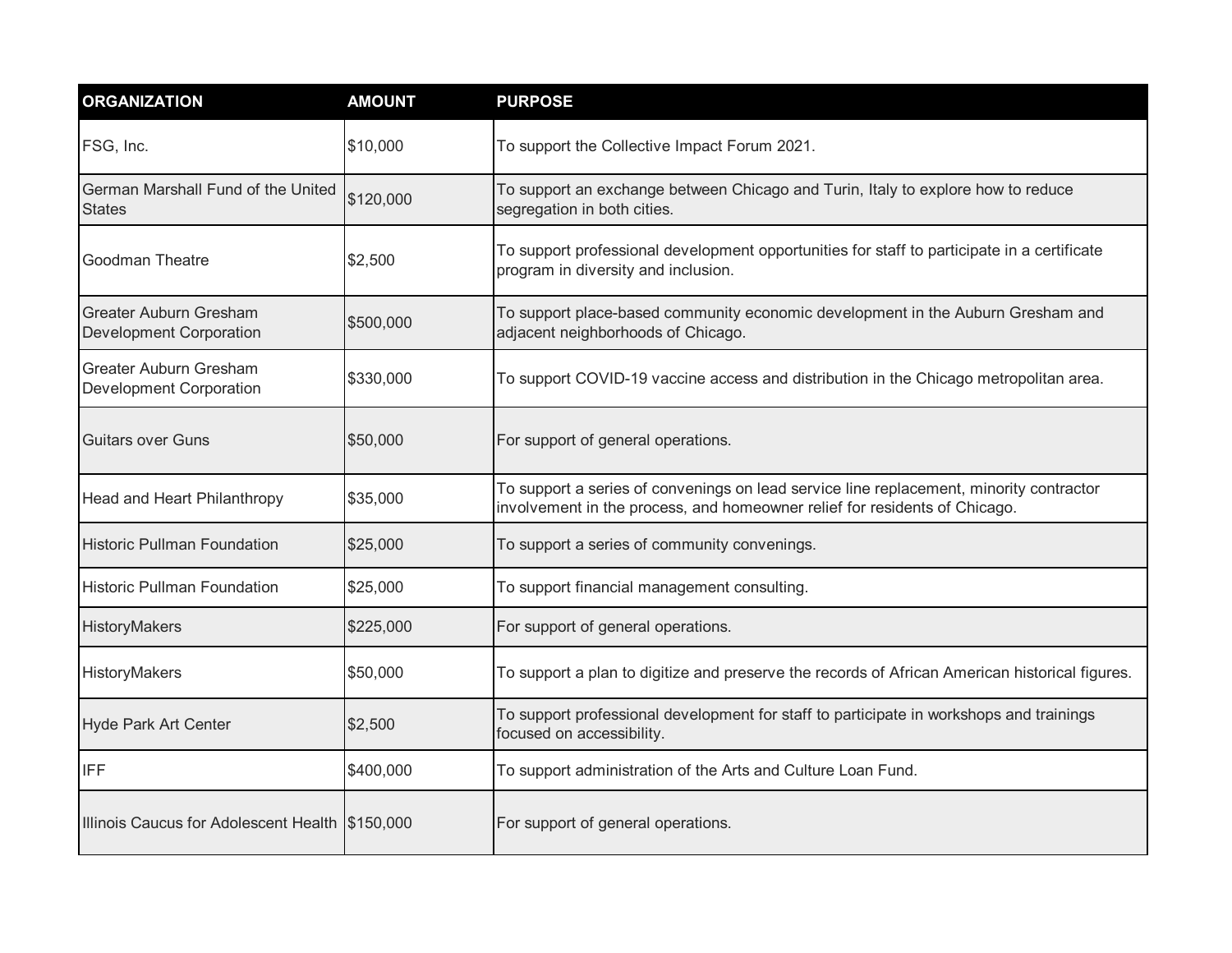| <b>ORGANIZATION</b>                     | <b>AMOUNT</b> | <b>PURPOSE</b>                                                                                                                                                                                                   |
|-----------------------------------------|---------------|------------------------------------------------------------------------------------------------------------------------------------------------------------------------------------------------------------------|
| <b>Illinois Humanities</b>              | \$275,000     | To support Envisioning Justice, a public project using the arts and humanities to engage<br>communities in Chicago and across Illinois in conversation about the criminal justice system<br>and need for reform. |
| <b>Illinois Humanities</b>              | \$2,500       | To support professional development for staff participation in trainings focused on finance<br>and operations.                                                                                                   |
| <b>Illinois Humanities</b>              | \$7,880       | To support the Envisioning Justice Network's participation in its Spring Convening.                                                                                                                              |
| Ingenuity                               | \$150,000     | For support of general operations.                                                                                                                                                                               |
| Ingenuity                               | \$2,500       | To support staff attendance at the "rstudio::global" (2022) conference.                                                                                                                                          |
| <b>Inner-City Muslim Action Network</b> | \$225,000     | For support of general operations.                                                                                                                                                                               |
| Inner-City Muslim Action Network        | \$250,000     | To support the "This Love Thing" tour.                                                                                                                                                                           |
| Interfaith Youth Core                   | \$400,000     | For support of general operations.                                                                                                                                                                               |
| <b>John Howard Association</b>          | \$20,000      | To support a statewide survey of people held in Illinois prisons, to learn about conditions in<br>these facilities during the COVID-19 pandemic.                                                                 |
| John Howard Association                 | \$5,000       | To support its annual meeting.                                                                                                                                                                                   |
| <b>Justice System Partners</b>          | \$250,000     | To support technical assistance to Cook County criminal justice stakeholders toward<br>implementation of the Illinois Pretrial Fairness Act as part of the Safety and Justice<br>Challenge.                      |
| Kartemquin Films                        | \$2,500       | To support professional development opportunities for staff.                                                                                                                                                     |
| Ladies of Virtue                        | \$50,000      | For support of general operations.                                                                                                                                                                               |
| Latino Policy Forum                     | \$360,000     | For support of general operations.                                                                                                                                                                               |
| Latino Policy Forum                     | \$225,000     | To support the Multicultural Leadership Academy.                                                                                                                                                                 |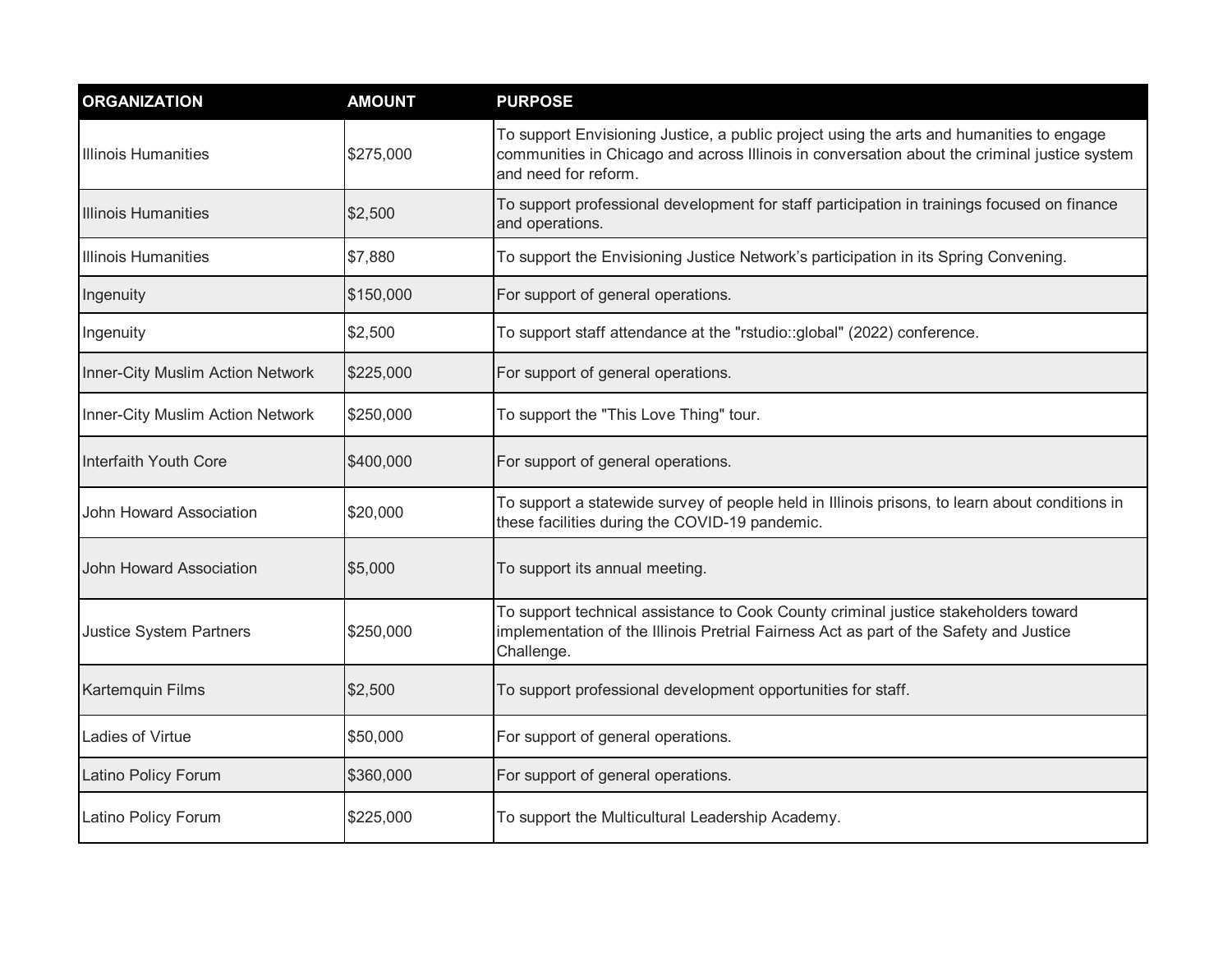| <b>ORGANIZATION</b>                                | <b>AMOUNT</b> | <b>PURPOSE</b>                                                                                                                                                                                                        |
|----------------------------------------------------|---------------|-----------------------------------------------------------------------------------------------------------------------------------------------------------------------------------------------------------------------|
| Latinos Progresando                                | \$500,000     | To support place-based community economic development in the Little Village and Marshall<br>Square neighborhoods of Chicago.                                                                                          |
| Latinos Progresando                                | \$330,000     | To support COVID-19 vaccine access and distribution in the Chicago metropolitan area.                                                                                                                                 |
| Live Free Chicago                                  | \$10,000      | To support a convening entitled A Public Health Approach to Ending Gun Violence.                                                                                                                                      |
| Local Initiatives Support Corporation              | \$300,000     | For community economic development infrastructure support.                                                                                                                                                            |
| Love, Unity and Values Institute                   | \$25,000      | To support a series of meetings to design and implement a creative placemaking project, the<br>Parade of Hearts, on Chicago's South Side.                                                                             |
| Merit School of Music                              | \$150,000     | For support of general operations.                                                                                                                                                                                    |
| <b>Metropolis Strategies</b>                       | \$500,000     | To support the establishment of the Illinois Reentry Council, which will design and implement<br>a more supportive, equitable, and effective process for people returning to the community<br>from jails and prisons. |
| Metropolitan Planning Council                      | \$300,000     | For community economic development infrastructure support.                                                                                                                                                            |
| Metropolitan Planning Council                      | \$7,000       | To support a series of focus groups for teachers and students on the Cost of Segregation<br>curriculum.                                                                                                               |
| Mujeres Latinas en Acción                          | \$2,400       | To support attendance at community organizing training for staff members and program<br>participants.                                                                                                                 |
| Mujeres Latinas en Acción                          | \$75,000      | For support of general operations.                                                                                                                                                                                    |
| Museum of Contemporary Art                         | \$2,500       | To support professional development for a series of anti-racism training sessions for staff.                                                                                                                          |
| National Association of Latino Arts<br>and Culture | \$20,000      | To support a Chicago-focused Leadership Summit in the fall of 2021.                                                                                                                                                   |
| Northeastern Illinois University<br>Foundation     | \$750,000     | For flexible support of its project, The Truth Telling Project.                                                                                                                                                       |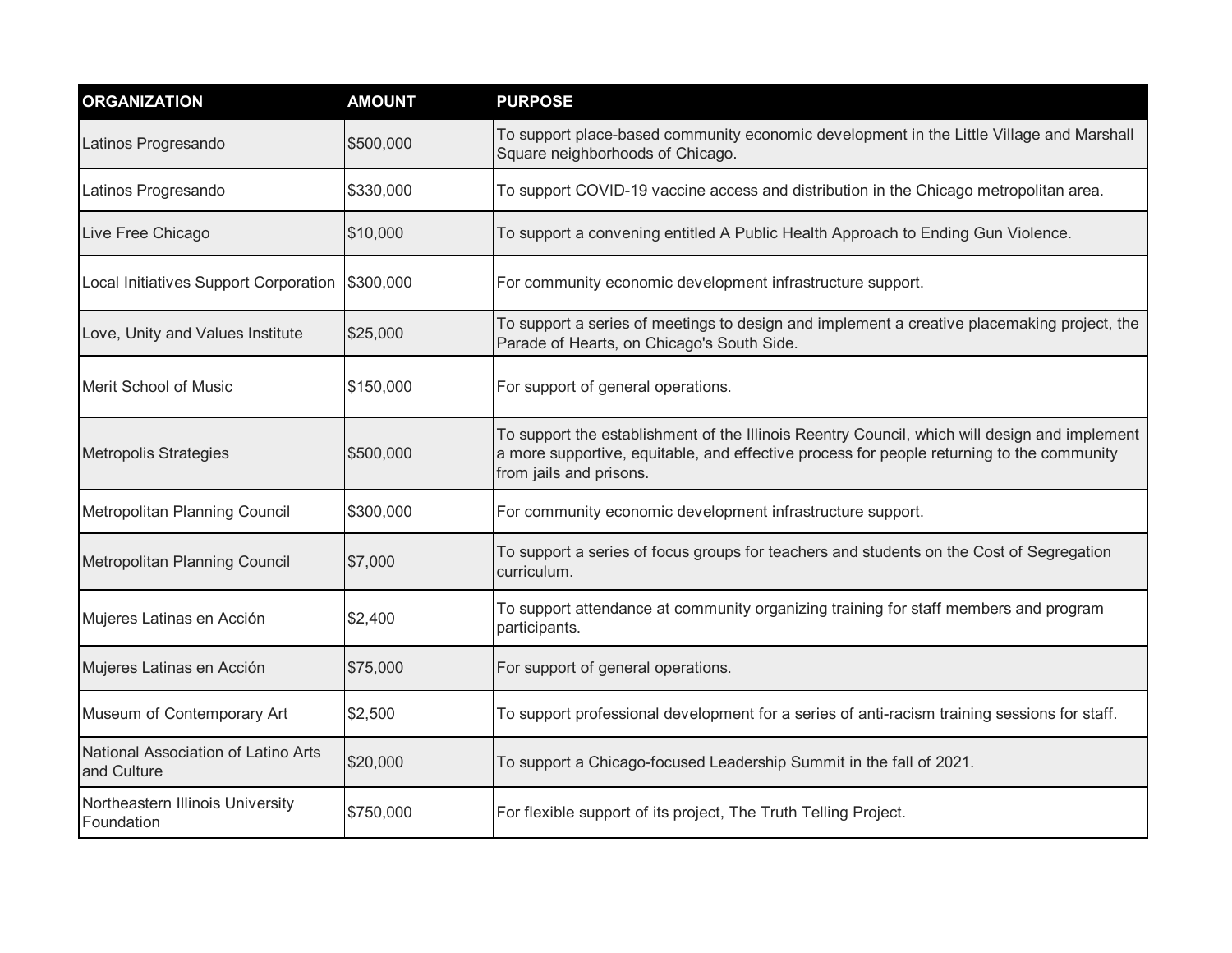| <b>ORGANIZATION</b>                              | <b>AMOUNT</b> | <b>PURPOSE</b>                                                                                                                                                     |
|--------------------------------------------------|---------------|--------------------------------------------------------------------------------------------------------------------------------------------------------------------|
| Northwest Side Housing Center                    | \$500,000     | To support place-based community economic development in the Belmont Cragin<br>neighborhood of Chicago.                                                            |
| Old Town School of Folk Music                    | \$20,000      | To support an organization-wide equity initiative.                                                                                                                 |
| Openlands                                        | \$1,500,000   | To support its urban forestry program.                                                                                                                             |
| OTV-Open Television                              | \$200,000     | For support of general operations.                                                                                                                                 |
| OTV-Open Television                              | \$15,000      | To support the OTV-Sundance Institute Mentorship Intensive workshop.                                                                                               |
| P33                                              | \$300,000     | To support TechRise, a multi-stakeholder initiative designed to support Chicago's Black and<br>Latinx tech founders.                                               |
| Peer Health Exchange                             | \$400,000     | To support its Chicago office activities to improve the mental health and wellness of youth in<br>Chicago.                                                         |
| <b>Public Allies</b>                             | \$150,000     | To support its signature leadership program.                                                                                                                       |
| <b>Public Narrative</b>                          | \$30,000      | To support Black and Latinx artists and journalists working together to create more just and<br>accurate narratives.                                               |
| Reader Institute for Community<br>Journalism Inc | \$50,000      | For support of general operations.                                                                                                                                 |
| <b>Rebuild Foundation NFP</b>                    | \$200,000     | To support planning efforts of Rebuild Foundation NFP.                                                                                                             |
| <b>Resilience Partners</b>                       | \$297,545     | To support the South Shore Planning and Preservation Coalition, a project of Resilience<br>Partners.                                                               |
| <b>Restore Justice Foundation</b>                | \$350,000     | To support policy research, public education, and advocacy aimed at reducing unnecessary<br>incarceration in Illinois as part of the Safety and Justice Challenge. |
| Robert R. McCormick Foundation                   | \$50,000      | To support the Governor's Challenge to Prevent Suicide among Service Members, Veterans,<br>and their Families.                                                     |
| Rush University Medical Center                   | \$500,000     | To support place-based community economic development on the West Side of Chicago<br>through West Side United, an initiative of Rush University Medical Center.    |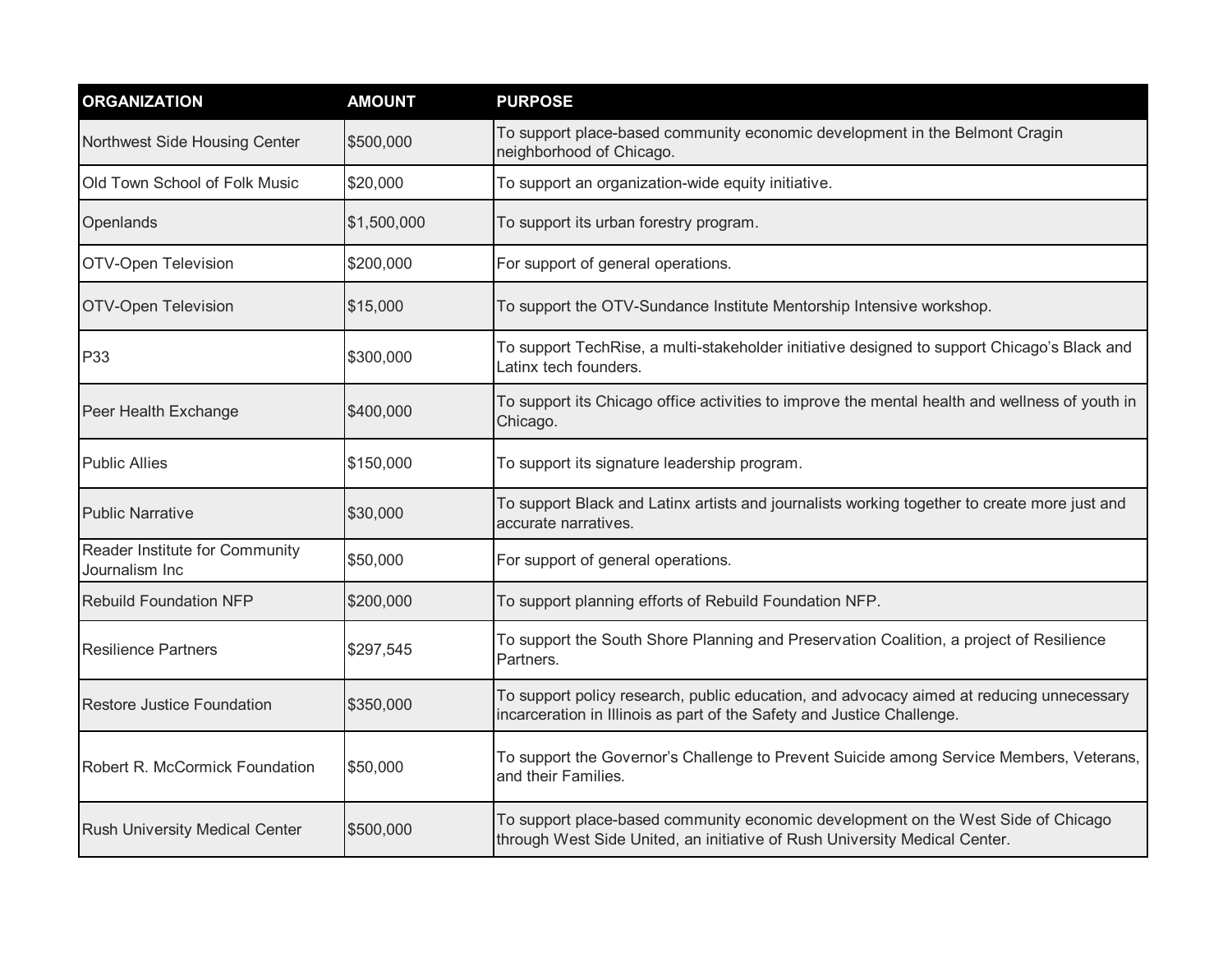| <b>ORGANIZATION</b>                                            | <b>AMOUNT</b> | <b>PURPOSE</b>                                                                                                                                                                 |
|----------------------------------------------------------------|---------------|--------------------------------------------------------------------------------------------------------------------------------------------------------------------------------|
| Rush University Medical Center                                 | \$330,000     | To support COVID-19 vaccine access and distribution in the Chicago metropolitan area<br>through West Side United.                                                              |
| Shriver Center on Poverty Law                                  | \$400,000     | To provide technical assistance to the Safety and Justice Challenge Network as part of<br>efforts to reduce overincarceration and eliminate racial disparities in local jails. |
| South Suburban Mayors & Managers<br>Association                | \$2,500       | To support professional development for staff.                                                                                                                                 |
| Southland Development Authority<br><b>NFP</b>                  | \$250,000     | To support place-based community economic development in the South Suburbs of Chicago.                                                                                         |
| Southwest Organizing Project                                   | \$250,000     | To support place-based community economic development in the Southwest Chicago region<br>neighborhoods of Chicago Lawn, Gage Park, and West Englewood.                         |
| State of Illinois Circuit Court of Cook<br>County              | \$1,450,000   | To support comprehensive efforts to reduce jail incarceration and disparities in jail usage as a<br>site in the Safety and Justice Challenge Network.                          |
| Surge Institute                                                | \$75,000      | For support of general operations.                                                                                                                                             |
| <b>Teamwork Englewood</b>                                      | \$500,000     | To support place-based community economic development in the Englewood neighborhood<br>of Chicago.                                                                             |
| <b>Territory NFP</b>                                           | \$10,000      | To support an urban design process related to a new studio space serving youth in the Austin<br>community.                                                                     |
| The N'digo Foundation                                          | \$100,000     | To support a public affairs television show.                                                                                                                                   |
| <b>Tides Center</b>                                            | \$100,000     | To support "A Call from the People: Elevating the Voices of our Future Innovators."                                                                                            |
| United Way of Metropolitan Chicago                             | \$300,000     | To support a community economic development infrastructure support.                                                                                                            |
| University of Chicago, David and<br>Alfred Smart Museum of Art | \$2,500       | To support documentation of the opening of the Toward Common Cause exhibition<br>celebrating the 40th anniversary of the MacArthur Fellows Program.                            |